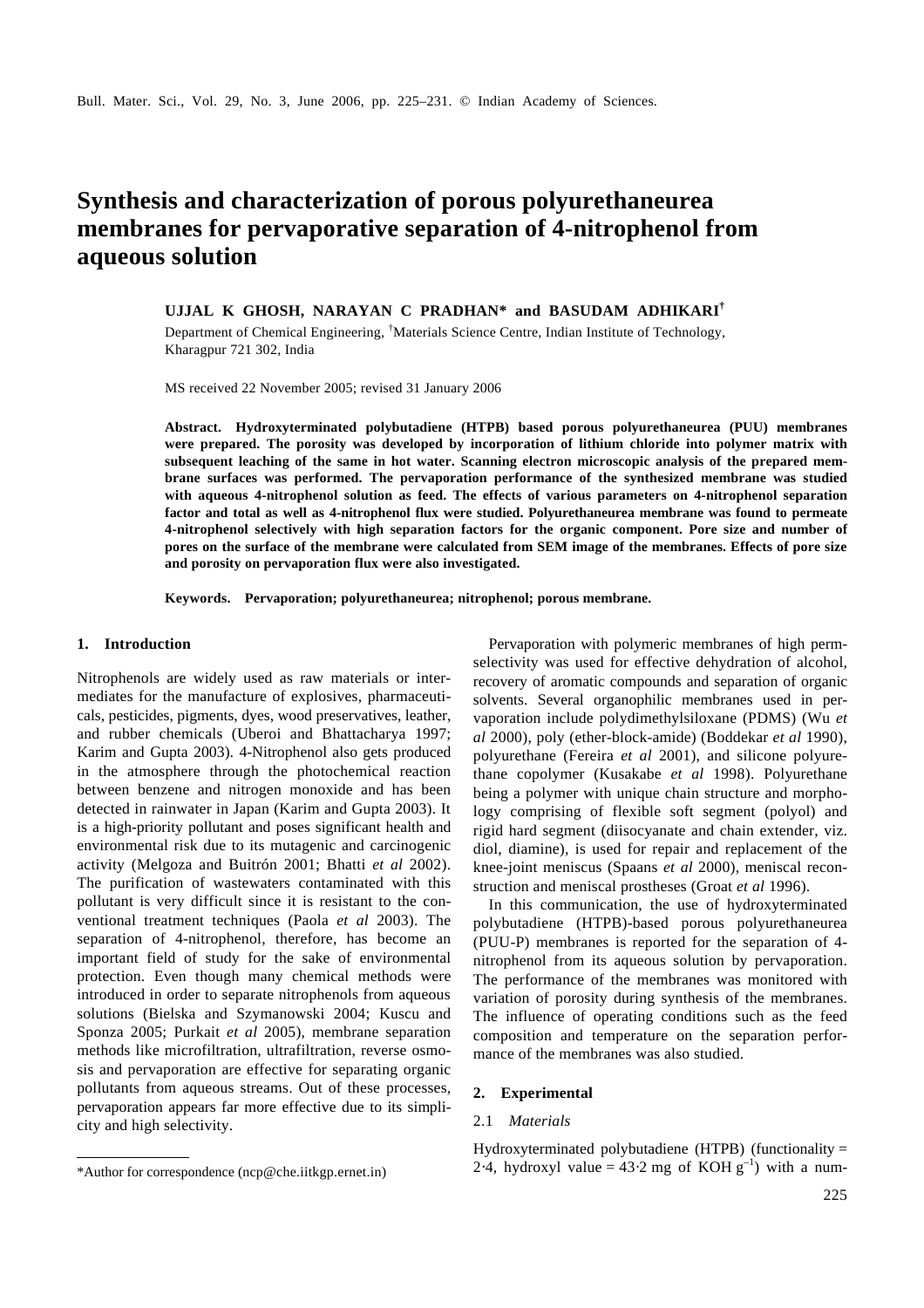ber average molecular weight of 2580  $(M_n, \text{ in g mol}^{-1})$ was received from VSSC (India) and was used as received. 2,4-Toluylene diisocyanate (TDI) (Fluka AG) was used without further purification. 4,4′-diaminodiphenylsulfone (DADPS) was first dehydrated under vacuum overnight and then was sublimed. The catalyst, dibutyltindilaurate (DBTDL) (Fluka AG) was used as received. Tetrahydrofuran (THF) was procured from Merck (India) and was used without further purification. Lithium chloride (LiCl) was procured from Fluka AG, Germany and 4 nitrophenol was obtained from SISCO Research Laboratories, India.

#### 2.2 *Synthesis of porous polyurethaneurea membranes*

Prepolyurethane was prepared by the reaction of HTPB and TDI in THF at 30°C in presence of 0⋅5 wt% DBTDL as catalyst maintaining NCO : OH mole ratio of 2 : 1. The synthesis of prepolyurethane is chemically depicted in scheme 1. For the synthesis of polyurethaneurea, diamine chain extender (DADPS) solution in THF of required concentration was added slowly to the reaction mixture containing prepolyurethane with constant stirring after 55 min of reaction between HTPB and TDI. The reaction was continued for a further 30 min. The synthesis of polyurethaneurea from prepolyurethane is chemically depicted in scheme 2. To generate porosity, measured amount of LiCl was added to the reaction mixture. LiCl was used as the pore-forming agent as it is highly soluble in THF, so that it can be uniformly mixed with the polyurethaneurea solution. It is also highly soluble in water and, therefore, very easy to remove from the cast membrane by dipping into water, thereby leaving pores on the membrane. The excess solvent and entrapped bub-

bles were removed from the viscous solution by evacuation. The polyurethaneurea film was cast on a clean petridish. The cast films of PUU–P having thickness of about 200 μm were left overnight at room temperature for moisture curing followed by leaching in hot water at 90°C for 4 h.

## 2.3 *Pervaporation apparatus and experimental procedure*

Pervaporation of 4-nitrophenol–water mixture was carried out in a pervaporation cell (figure 1). It is assembled from two cylindrical half-cells made of stainless steel fastened together by nuts and bolts. The membrane was supported on a sintered (perforated) stainless steel plate placed at the joint of two cells. The feed temperature was maintained by circulating hot water through the cell jacket.

The membranes used in this study were conditioned before use in the pervaporation experiments. Each membrane was kept immersed in a 4-nitrophenol–water mixture of specified composition at room temperature for 24 h. During this period, the membrane material reached equilibrium with the liquid mixture. The membrane was then wiped dry and used in the experiments. In a typical experiment, about 180 ml of the feed mixture of known composition was introduced into the feed chamber. For all experiments, the downstream pressure was maintained below 0⋅67 kPa (5 mm Hg) by applying vacuum. The permeate vapour was collected in a glass condenser suspended inside a cryogenic trap kept at  $-15^{\circ}$ C. The experiment was run for 6 h with no change in flux with time, confirming the steady-state operation. The effective membrane area was  $28.3 \times 10^{-4}$  m<sup>2</sup>. The permeate material



**Scheme 1.** Synthesis of prepolyurethane in presence of DBTDL catalyst.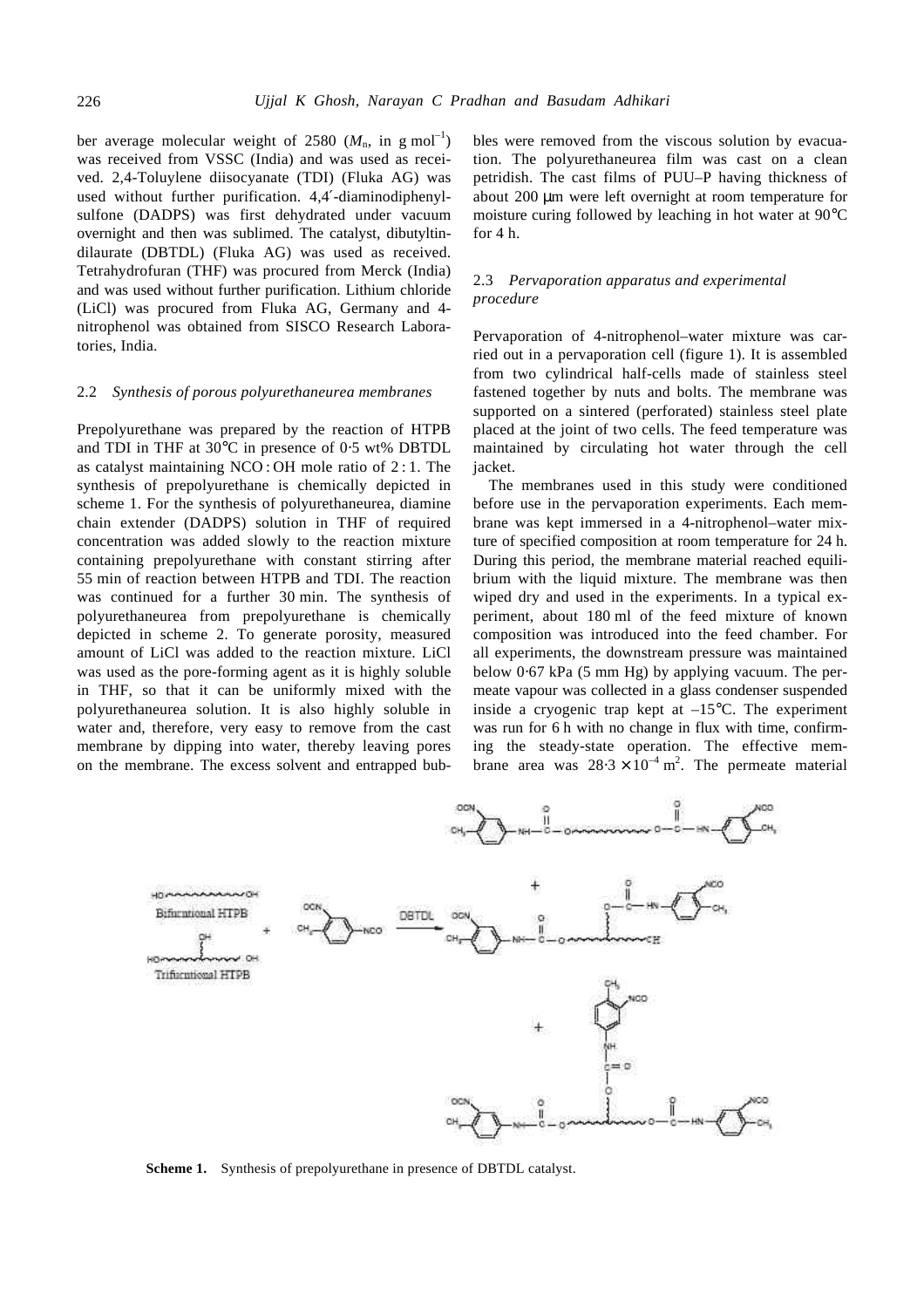

 **Scheme 2.** Chain extension of prepolyurethane by DADPS to form polyurethaneurea.



Figure 1. Sketch of the experimental set up (1. Feed inlet, 2. stirrer, 3. thermometer pocket, 4. feed chamber, 5. permeate chamber, 6. sintered SS disk, 7. condenser-cumcollector, 8. cryostat, 9. manometer, 10. vacuum pump).

collected in glass condenser was weighed in a weighing balance along with the glass condenser. The weight of permeate was obtained by subtracting empty glass condenser weight from the weight of condenser with permeate.

# 2.4 *Analysis of permeate and estimation of membrane boundary parameter*

The permeate was analysed for 4-nitrophenol content by UV-spectroscopic analysis. The flux  $(J)$   $(g m<sup>-2</sup>h<sup>-1</sup>)$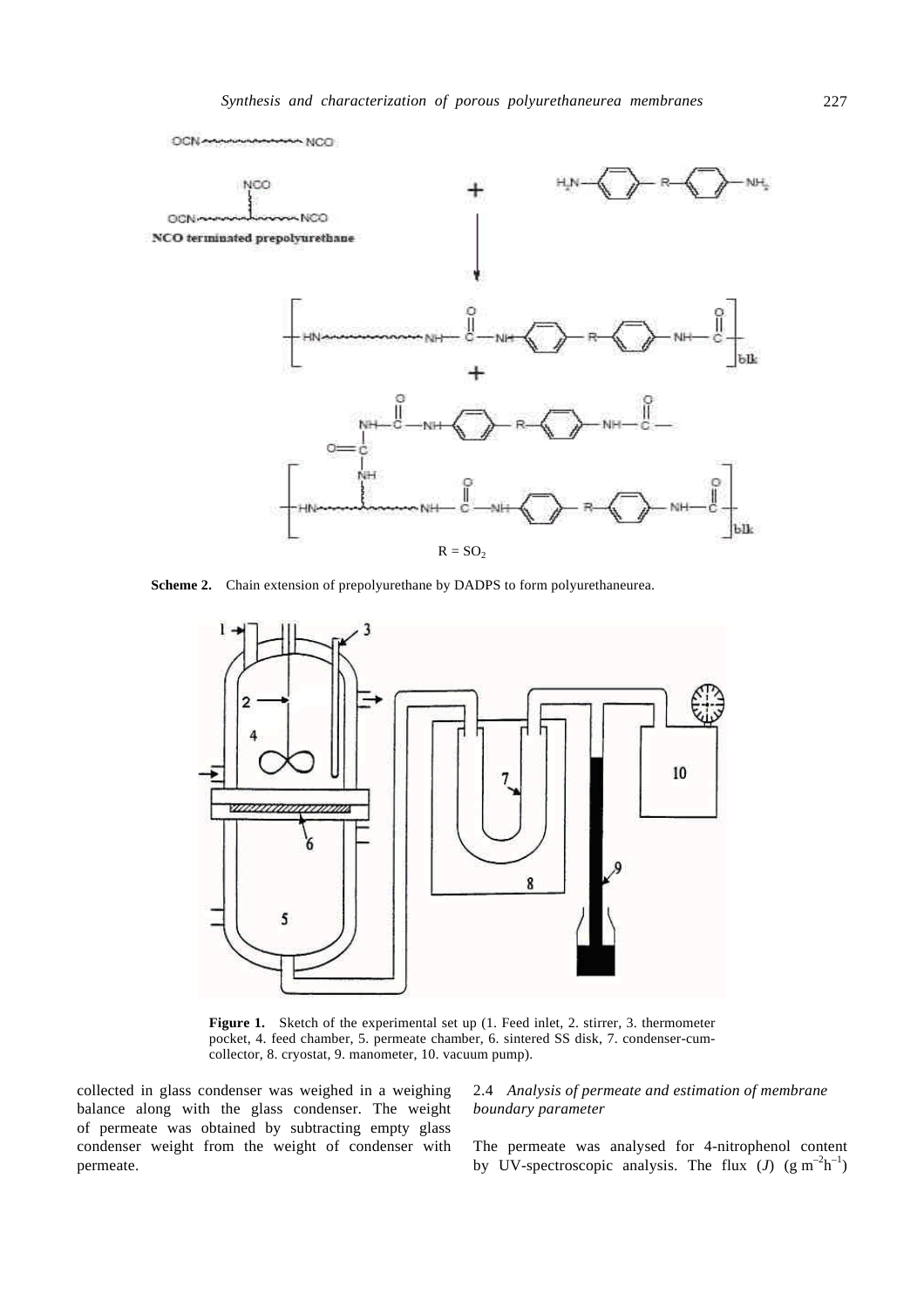of permeation was calculated from the following expression

$$
J = \frac{Q}{At},\tag{1}
$$

where *Q* is the weight of permeate (either 4-nitrophenol or water or whole permeate) obtained in a time period, *t*  and *A* the effective membrane area. The separation factor for permeation  $(a<sub>p</sub>)$  of 4-nitrophenol is expressed as

$$
a_{\rm p} = \frac{C_{i2}}{C_{i1}} \frac{C_{j1}}{C_{j2}},\tag{2}
$$

where  $C_{i1}$  and  $C_{i2}$  are the concentrations of 4-nitrophenol in feed and permeate, and  $C_{i1}$  and  $C_{i2}$  are the concentrations of water in feed and permeate, respectively.

## 2.5 *Scanning electron microscopy (SEM)*

Scanning electron microscopic analysis of the prepared porous polyurethaneurea membranes was performed using JEOL JSM-5800 Scanning Electron Microscope (JEOL, Peabody, MA). The SEM micrographs were analysed for the pores using Image Pro Plus 5.1 software.

## **3. Results and discussion**

## 3.1 *Interpretation of SEM micrograph*

The morphology of lithium chloride-leached polyurethaneurea membranes was studied on the film surface. The SEM micrographs (figures  $2(a)$ –(c)) of lithium chloride-modified film indicate some surface grooves/pits resulting from the loss of LiCl by leaching with water. The porosity and mean pore diameter data of synthesized





**Figure 2.** Scanning electron micrographs of synthesized polyurethaneurea membranes: (**a**) PUU–P0⋅5; (**b**) PUU–P1⋅0 and (**c**) PUU–P2⋅0.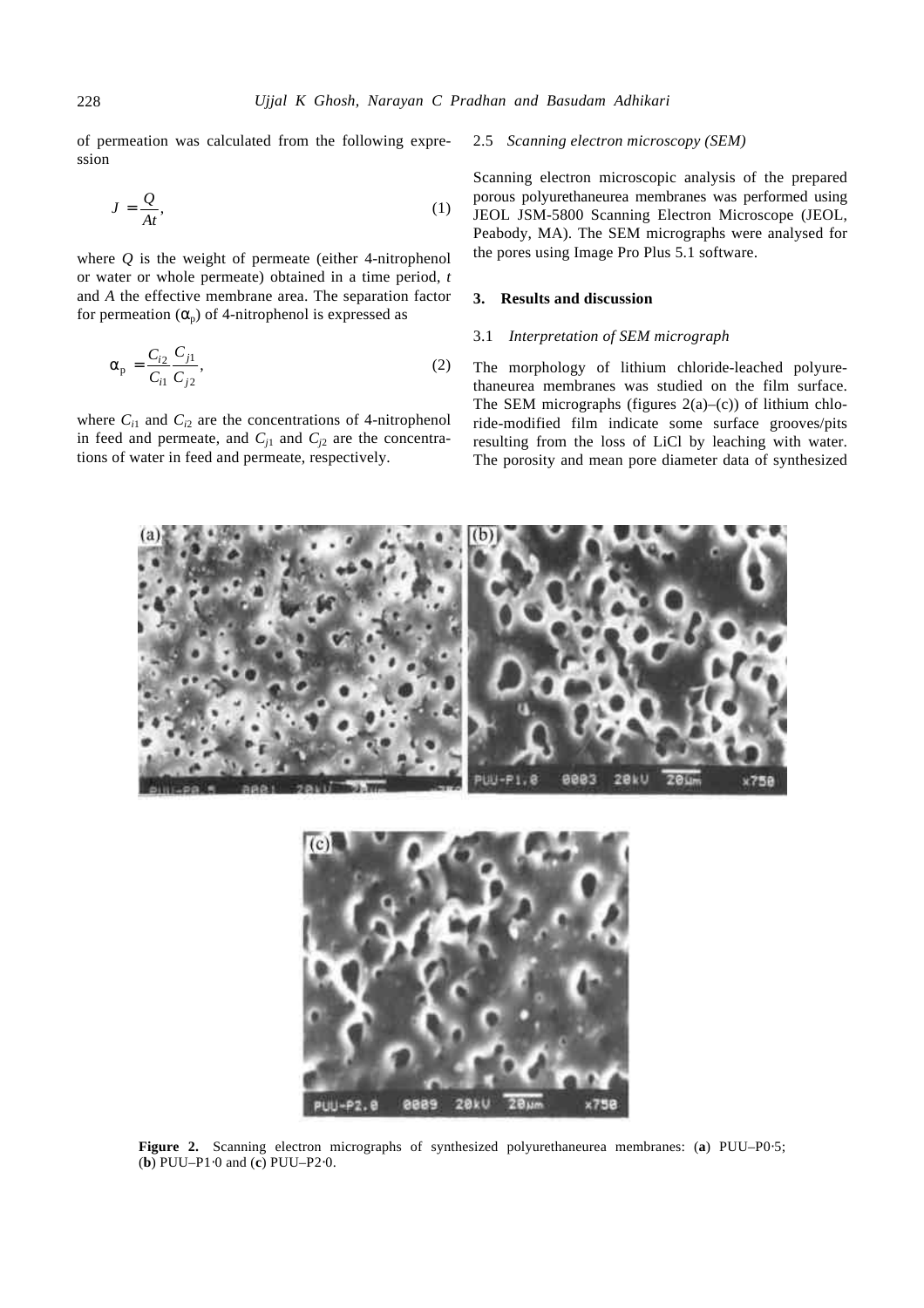| Membrane    | Diamine <sup>a</sup><br>(mole %) | Lithium chloride <sup>b</sup><br>$(wt \, \%)$ | Porosity | Mean pore<br>diameter $(\mu m)$ |
|-------------|----------------------------------|-----------------------------------------------|----------|---------------------------------|
| $PUU-P0.5$  | 20                               | 0.5                                           | 0.13     | 2.6                             |
| $PIJI-P1.0$ | 20                               | $1-0$                                         | 0.16     | 2.9                             |
| $PIJI-P2.0$ | 20                               | $2-0$                                         | 0.18     | 3.6                             |

**Table 1.** Composition of porous polyurethaneurea membranes and their pore characteristics.





**Figure 3.** Variation of permeate flux with feed 4-nitrophenol concentration for PUU–P0⋅5 membrane (feed temperature, 33°C).

lithium chloride modified polyurethaneurea membranes were given in table 1. It can be seen from this table that the porosity and mean pore size increases as the amount of lithium chloride used during the synthesis of the membranes increases. The reason for increase in the porosity and pore diameter is that the areas of the membranes remain same when the amount of LiCl used is varied. As LiCl is the pore-forming agent, just by increasing its amount, the number of pore/unit area (and also the pore size) gets increased. Hence, PUU–P0⋅5 membrane had lowest porosity and shortest mean pore diameter and PUU–P2⋅0 membrane had highest porosity and longest mean pore diameter of the series of membranes under study.

# 3.2 *Effect of feed composition on permeate flux*

The effect of feed composition on permeate flux (total as well as individual) was investigated over the 4-nitrophenol concentration range 0⋅1–1⋅0 wt% of 4-nitrophenol at 33°C for PUU–P0⋅5 membrane. The individual as well as total fluxes are plotted in figure 3 as a function of feed 4-nitrophenol concentrations. It can be seen from this figure that the total flux as well as 4-nitrophenol flux increases with increasing 4-nitrophenol concentration in the feed solution. As the polyurethaneurea membrane is hydrophobic in



**Figure 4.** Variation of concentration of 4-nitrophenol in permeate with feed 4-nitrophenol concentration for PUU–P0⋅5 and PUU–P1⋅0 membranes (feed temperature, 33°C).

nature, the interaction between the membrane matrix and 4-nitrophenol is higher than that of water. Increase in 4 nitrophenol concentration of the feed solution increases this interaction between 4-nitrophenol and the membrane matrix. As a result, diffusion of 4-nitrophenol increases with consequent increase in 4-nitrophenol flux. Figure 3 also shows that as the feed 4-nitrophenol concentration increases, water flux first increases and then remains constant. The initial increase in water flux may be due to its higher bulk diffusion with enhanced diffusion of 4-nitrophenol. Moreover, it has been observed that the pore size increases due to interaction with nitrophenol molecule, thereby facilitating movement of water. At the same time, the driving force for water permeation (which is the difference in activity of water between the feed and the permeate sides) decreases with increase in feed 4-nitrophenol concentration with corresponding decrease in water flux. Because of these two opposing effects, the water flux remains more or less constant after a certain concentration of feed 4-nitrophenol.

## 3.3 *Effect of feed composition on 4-nitrophenol concentration in permeate*

The effect of feed composition on the 4-nitrophenol concentration in permeate as well as the separation factor for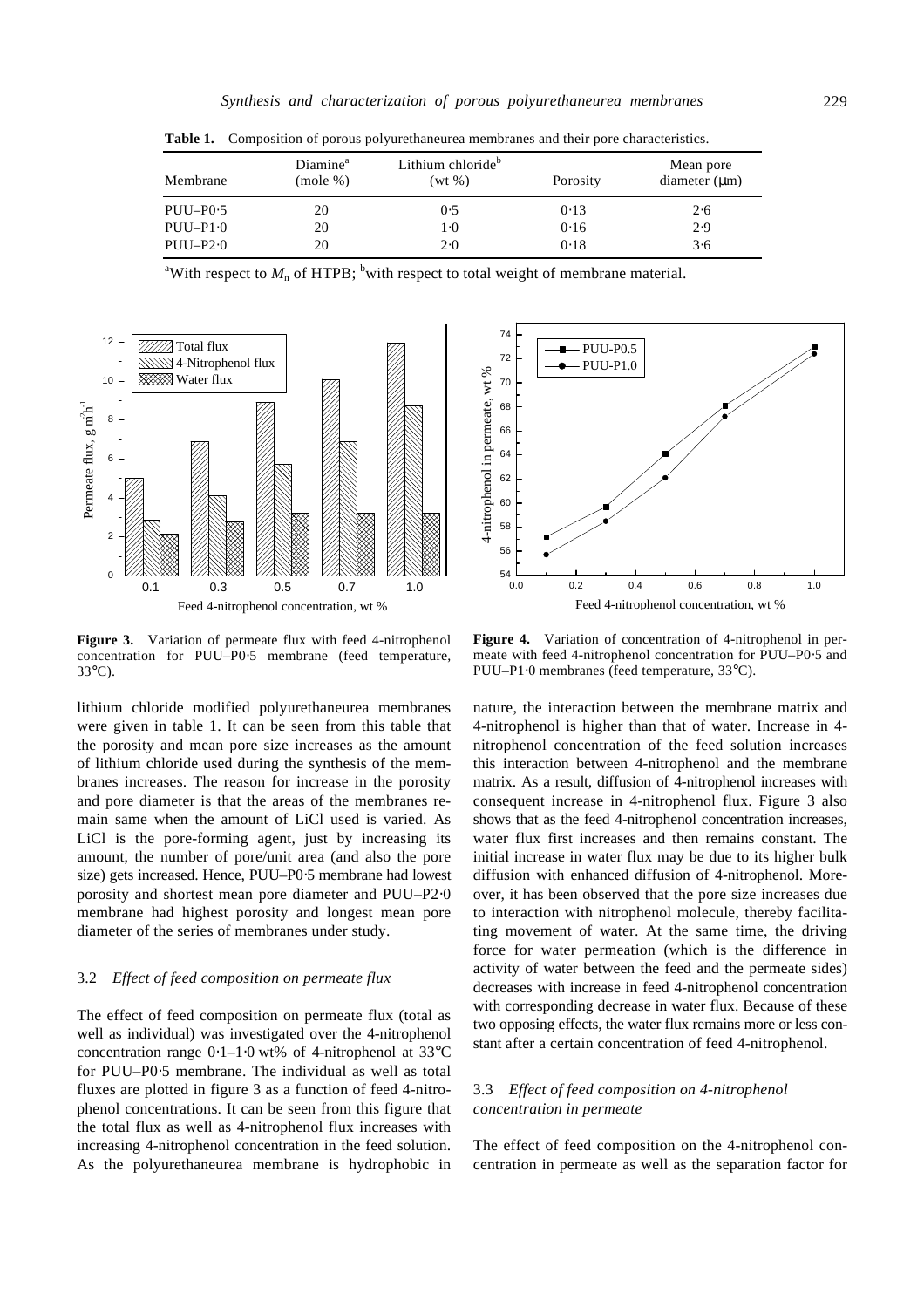4-nitrophenol was investigated over the 4-nitrophenol concentration range 0⋅1–1⋅0 wt% of 4-nitrophenol at 33°C for PUU–P0⋅5 and PUU–P1⋅0 membranes (figures 4 and 5). Polyurethaneurea membranes being hydrophobic in nature are selective toward 4-nitrophenol. At higher 4-nitrophenol concentration in the feed solution penetration of 4-nitrophenol molecules into the membrane is higher and, hence, the diffusivity of 4-nitrophenol is higher. Consequently, 4-nitrophenol concentration in permeate was observed to increase at higher feed 4-nitrophenol concentration (figure 4). The separation factor for 4-nitrophenol, however, decreases with its concentration in the feed solution as shown in figure 5. As defined in (2), separation factor is a ratio of the concentration ratio of 4-nitrophenol and water in permeate to that in feed. As the increase in feed concentration is more (10 times) than the increase in 4-



**Figure 5.** Variation of separation factor for 4-nitrophenol with feed 4-nitrophenol concentration for PUU–P0⋅5 and PUU– P1⋅0 membranes (feed temperature, 33°C).



Figure 6. Variation of permeate flux (total) with feed temperature (feed 4-nitrophenol concentration, 1⋅0 wt%).

nitrophenol concentration  $(~ 1.5$  times) in the permeate, the separation factor shows a decreasing trend with feed 4-nitrophenol concentration, although there is an enrichment of the permeate.

#### 3.4 *Effect of temperature on permeate flux*

The effect of temperature on permeate flux (total as well as individual) was investigated over the temperature range 33–67°C for 1⋅0 wt% aqueous 4-nitrophenol solution as feed for the porous membranes (figures 6 and 7). The total flux as well as 4-nitrophenol flux was seen to increase with increase in temperature for all the porous membranes. It is quite expected as the increase in temperature increases the diffusivities of individual compo-



**Figure 7.** Variation of permeate flux (4-nitrophenol and water) with feed temperature (feed 4-nitrophenol concentration,  $1.0 \text{ wt\%}.$ 



**Figure 8.** Variation of 4-nitrophenol concentration in permeate with feed temperature (feed 4-nitrophenol concentration, 1⋅0 wt%).